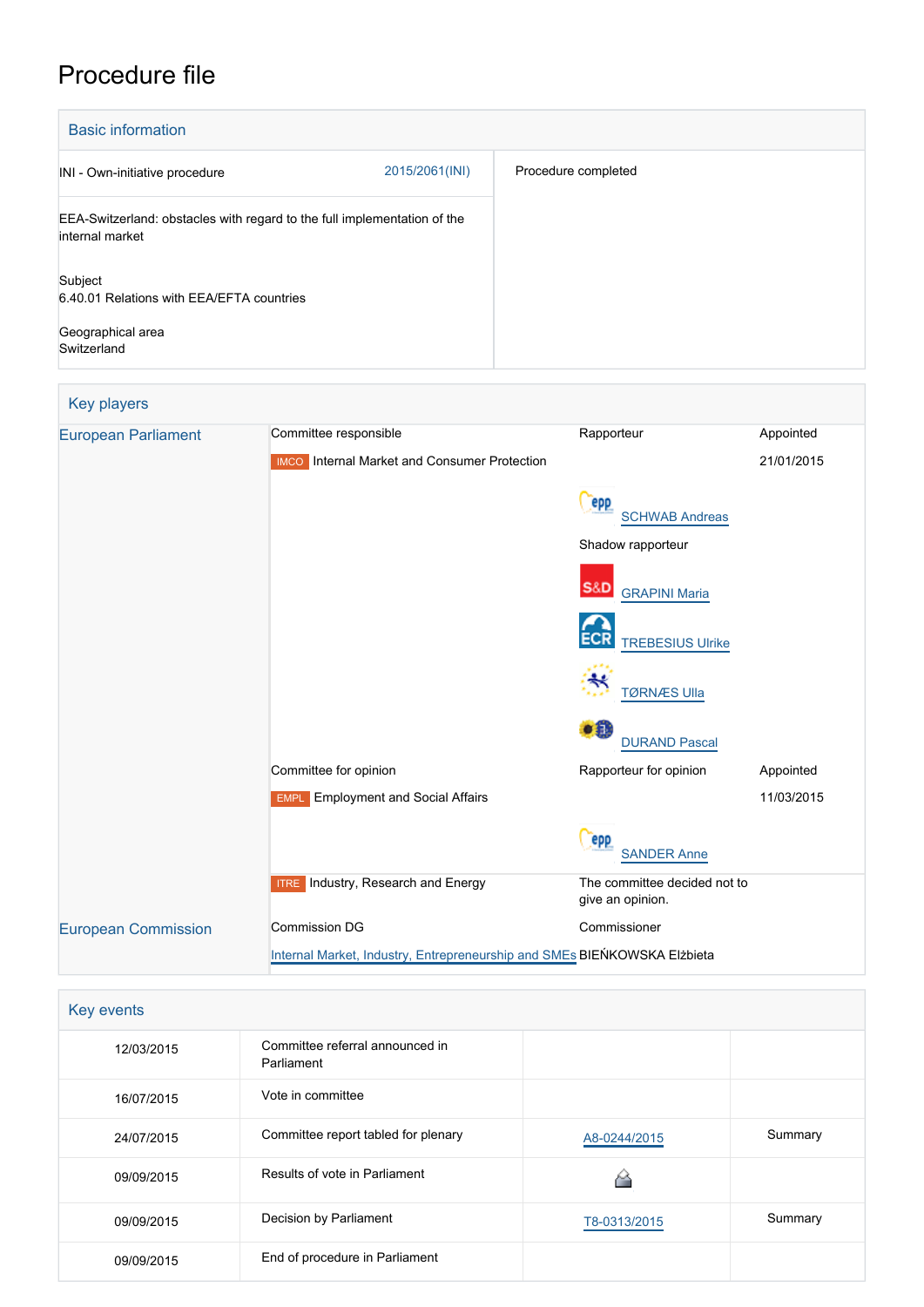| <b>Technical information</b> |                                |  |  |
|------------------------------|--------------------------------|--|--|
| Procedure reference          | 2015/2061(INI)                 |  |  |
| Procedure type               | INI - Own-initiative procedure |  |  |
| Procedure subtype            | Initiative                     |  |  |
| Legal basis                  | Rules of Procedure EP 54       |  |  |
| Stage reached in procedure   | Procedure completed            |  |  |
| Committee dossier            | IMCO/8/02964                   |  |  |

## Documentation gateway

| Committee draft report                                 |             | PE551.920    | 30/03/2015 | <b>EP</b> |         |
|--------------------------------------------------------|-------------|--------------|------------|-----------|---------|
| Amendments tabled in committee                         |             | PE554.974    | 12/05/2015 | EP        |         |
| Committee opinion                                      | <b>EMPL</b> | PE552.049    | 23/06/2015 | <b>EP</b> |         |
| Committee report tabled for plenary, single<br>reading |             | A8-0244/2015 | 24/07/2015 | <b>EP</b> | Summary |
| Text adopted by Parliament, single reading             |             | T8-0313/2015 | 09/09/2015 | EP        | Summary |
| Commission response to text adopted in<br>plenary      |             | SP(2015)748  | 24/02/2016 | EC.       |         |

## EEA-Switzerland: obstacles with regard to the full implementation of the internal market

The Committee on the Internal Market and Consumer Protection adopted an own-initiative report by Andreas SCHWAB (EPP, DE) entitled EEA-Switzerland: Obstacles with regard to the full implementation of the internal market.

To recall, the four European Free Trade Association (EFTA) member states (Iceland, Lichtenstein, Norway and Switzerland) constitute major trade partners of the European Union (EU), Switzerland and Norway being respectively the fourth and the fifth most important EU trade partners by volume. Relations between the EU and three EFTA member states (Iceland, Lichtenstein and Norway) are based on the European Economic Area (EEA), which provides for participation in the internal market.

Switzerlands participation in the EEA Agreement was contested by a popular vote in 1992 and therefore relations between Switzerland and the EU are currently based on more than 100 sectoral agreements that provide for a far-reaching degree of integration.

Implementation of Single Market legislation: Members considered the EEA Agreement a key factor for economic growth and the most far-reaching, comprehensive instrument to extend the single market to third countries. Strong relations between the EU, the EEA EFTA countries and Switzerland went beyond economic integration and the extension of the single market, and contributed to stability and prosperity to the benefit of all citizens and businesses.

The report welcomed the considerable efforts made with regard to improving the swift incorporation of the relevant EU acquis into the EEA Agreement. It pointed out that the EEA EFTA states were involved in many EU programmes and agencies and in practical cooperation measures, such as the Internal Market Information System (SOLVIT).

Members stressed that single market legislation must be properly transposed, implemented and enforced in order to bring about its full benefits in the EU Member States and EEA EFTA states.

The committee was concerned by the facts that (i) Liechtensteins transposition deficit increased from 0.7 % to 1.2 %; (ii) Iceland (a candidate country) had a transposition deficit of 2.8 %, which was the highest of all the states concerned; (iii) Norways transposition deficit had increased to 2%. However, Members welcomed the opening of negotiations on association agreements with the Principality of Andorra, Principality of Monaco, and Republic of San Marino.

Swiss Confederation: commending the strong, continuously flourishing and longstanding relations between the EU and Switzerland, the report welcomed the opening of the negotiations in May 2014 for an institutional framework as a precondition for the further development of a bilateral approach. It stressed that without such a framework agreement no further agreements on Swiss participation in the internal market would be concluded. The Swiss Government was urged to step up its efforts to progress with the negotiations on the outstanding issues.

Members took note of the outcome of the popular initiative of 9 February 2014 Against Mass Immigration, but considered that the decisions taken on 11 February 2015 by the Swiss Federal Council in relation to its implementation of a draft implementing law and new flanking measures ran counter to obligations stemming from the Free Movement of Persons Agreement (FMPA). They reiterated that the free movement of persons was one of the fundamental freedoms and a pillar of the single market and that it always had been an inseparable part of and precondition for the bilateral approach between the EU and Switzerland. Accordingly, they fully supported the EUs rejection of July 2014 of the Swiss Authorities request to renegotiate the FMPA with a view to introducing a quota or a national preference system.

Moreover, following the suspension of the negotiations on Swiss participation in the ERASMUS+ programme, the report called on Switzerland